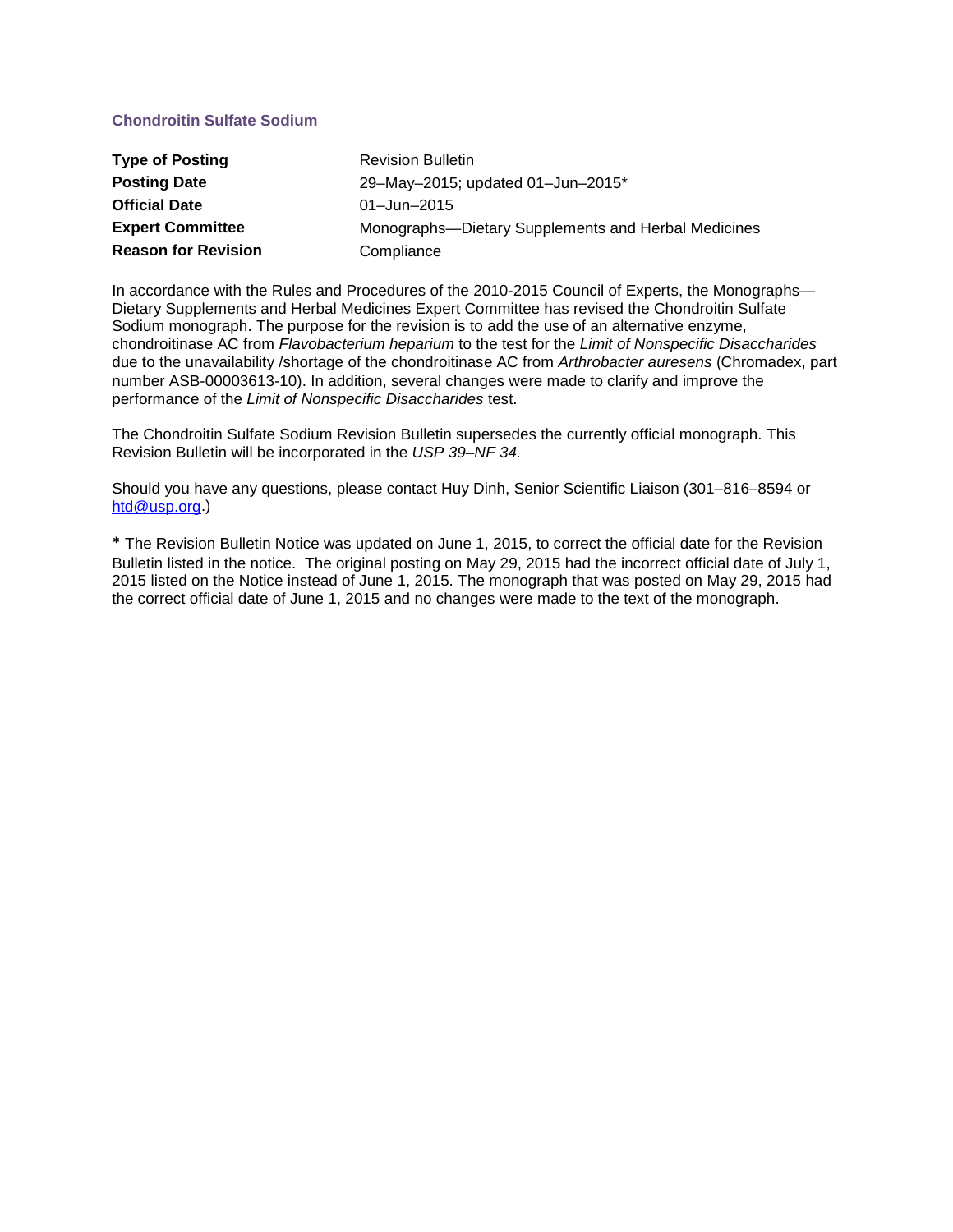Chondroitin, hydrogen sulfate, sodium salt [9082-07-9].

- Chondroitin Sulfate Sodium is the sodium salt of the droitin sulfate sodium in the *Sample solution*. sulfated linear glycosaminoglycan obtained from bovine, Calculate the percentage of chondroitin sulfate sodiun<br>porcine, or avian cartilages of healthy and domestic ani- in the portion of Chondroitin Sulfate Sodium taken: porcine, or avian cartilages of healthy and domestic animals used for food by humans. Chondroitin Sulfate Sodium consists mostly of the sodium salt of the sulfate<br>ester of *N*-acetylchondrosamine (2-acetamido-2-deoxy-*ß*- $C =$  concentration of chondroitin sulfate sodium in<br>
D-galactopyranose) and D-glucuronic acid copolymer.<br>
These hexoses are alternately linked β-1,4 and β-1,3 in<br>
the aliquot of the Sample solution, obtained<br>
the polymer glycosaminoglycan are monosulfated primarily on posi-<br>tion 4 and less so on position 6. It contains NLT 90.0% and NMT 105.0% of chondroitin sulfate sodium, calcu-<br>and NMT 105.0% of chondroitin sulfate sodium, calcu-<br>**Acceptance criteria:** 90.0%–105.0% on the dried basis
- lated on the dried basis.<br>
[NOTE—Chondroitin Sulfate Sodium is extremely hygro-<br> **IMPURITIES**<br>  **RESIDUE ON IGNITION** (281): 20.0%–30.0% **RESIDE AND IRELATE (221), Chloride:** NMT 0.50%; and weigh promptly.]<br>and weigh promptly.] **CALCE CON** CHECK **CHECK CONTROVERS** on the atmosphere of the atmosphere of the atmosphere,  $\theta$  and weigh promptly on the atmosphe

- 
- **B. IDENTIFICATION TESTS—GENERAL** 〈**191**〉**,** *Sodium*
- **C. DISACCHARIDE COMPOSITION:** The chromatogram of the filtrate.<br>
the enzymatically digested *Sample solution* as obtained<br>
in the test for *Limit of Nonspecific Disaccharides* shows three main peaks corresponding to dehy
- 

- •
	- **Standard solutions:** 1.5, 1.0, and 0.5 mg/mL of USP<br>Chondroitin Sulfate Sodium RS in water
	-
	- **Diluent:** Weigh about 297 mg of monobasic potassium part of a filter circuit, it should also contain a bleeder beaker. Dissolve in 900 mL of water, and adjust with by opening the case may be considered as an added<br>by opening the case may be considered as an added<br>potassium hydroxide or phosphoric acid to a pH of 7.0 precaution. Bec potassium hydroxide or phosphoric acid to a pH of 7.0 precaution. Because of the potential hazard associate<br>  $\pm$  0.2. Dilute with water to 1 L, and mix thoroughly. With electrophoresis, laboratory personnel should be  $\pm$  0.2. Dilute with water to 1 L, and mix thoroughly.<br>Titrimetric system
	-
	- (See *Titrimetry*  $\langle 541 \rangle$ .)<br>**Mode:** Photometric titration
	-
	- water. Degas before use. in the stream of 5.0, and dilute with water to 1000 mL and pH of 5.0, and dilute with water to 1000 mL<br>**Endpoint detection:** Turbidimetric with a photo-**Staining reagent:** Dissolve 1 g of toluidine
	- electric probe 1000 mL of 0.1 M acetic acid.<br>Analysis 1000 mL of 0.1 M acetic acid.<br>Standard solution A: 30 mg/
	-
	- **Samples:** *Standard solutions*, *Sample solution*, and *Diluent*
	- Transfer 5.0 mL each of the *Standard solutions* and the *A* with water to 50 mL. 25 mL of *Diluent* to each. Stir until a steady reading is obtained with a phototrode either at 420, 550, or

660 nm. Set the instrument to zero in absorbance **Chondroitin Sulfate Sodium**<br>
Chondroitin hydrogen sulfate sodium salt [9082-07-9]<br>
Chondroitin hydrogen sulfate sodium salt [9082-07-9]<br> **Chondroitin hydrogen sulfate sodium salt [9082-07-9]**<br> **Chondroitin hydrogen sulfat** *Titrant* consumed versus concentrations of the *Stan-***DEFINITION** *dard solutions*, determine the concentration of chon-<br>Chondroitin Sulfate Sodium is the sodium salt of the **chon-** droitin sulfate sodium in the Sample solution.

$$
Result = (C/C_U) \times 100
$$

- 
- 

- 
- **0.10-g portion shows no more chloride than corre**sponds to 0.7 mL of 0.020 N hydrochloric acid. **IDENTIFICATION**
	- •
- **CHLORIDE AND SULFATE** 〈**221**〉**,** *Sulfate* **<sup>A</sup>. INFRARED ABSORPTION** 〈**197K**〉 **Sample solution:** Dissolve 200 mg in 40 mL of water. •**Sample solution:** 0.5 <sup>g</sup>in 10 mL of water Add 10 mL of a 30-mg/mL solution of cetylpyridinium **Acceptance criteria:** Chloride, pass through a filter, and use a 25-mL portion **Acceptance criteria:** Meets the requirements **of the filtrate.** • **C. DISACCHARIDE COMPOSITION:** The chromatogram of of the filtrate.
	-

FOR EXECUTION VERSION of the plucuronic acid-[1-3]-chondrosamine-<br>
Solution and plucuronic acid-[1-3]-chondrosamine-<br>
Solution card-[1-3]-chondrosamine ( $\Delta$ Di-OS) in the angue of a que alternal shock. The hazard is incre cal Rotation (781S), Specific Rotation in Specific Tests<br>- from the power supply to the apparatus should prefera **COMPOSITION bly be a type in which a braided metal shield completely** bly be a type in which a braided metal shield completely **CONTENT OF CHONDROITIN SULFATE SODIUM** encloses the insulated central conductor, and the shield<br>Standard solutions: 1.5, 1.0, and 0.5 mg/mL of USP should be grounded. The base of the apparatus should be grounded metal or contain a grounded metal rim that **Sample solution:** Transfer 100 mg of dried Chondroi- is constructed in such a way that any leakage of electrotin Sulfate Sodium to a 100-mL volumetric flask, dis- lyte will produce a short that will deenergize the power solve in 30 mL of water, and dilute with water to supply before the electrolyte can flow beyond the protecvolume. tive enclosure. If the power supply contains capacitors as phosphate, 492 mg of dibasic potassium phosphate,<br>and 250 mg of polysorbate 80, and transfer to a 1-L protective case is opened. A shorting bar that is activate protective case is opened. A shorting bar that is activated<br>by opening the case may be considered as an added completely familiar with electrophoresis equipment before using it.]

**Barium acetate buffer:** Dissolve 25.24 g of barium **Titrant:** 1 mg/mL of cetylpyridinium chloride in acetate in 900 mL of water. Adjust with acetic acid to a water. Degas before use.

- **Endpoint detection:** Turbidimetric with a photo- **Staining reagent:** Dissolve 1 g of toluidine blue in
	- **Standard solution A:** 30 mg/mL of USP Chondroitin Sulfate Sodium RS in water
	- *Diluent* **Standard solution B:** Dilute 1 mL of *Standard solution*
- *Sample solution* to separate titration vessels, and add **Sample solution:**<sup>30</sup> mg/mL of Chondroitin Sulfate So-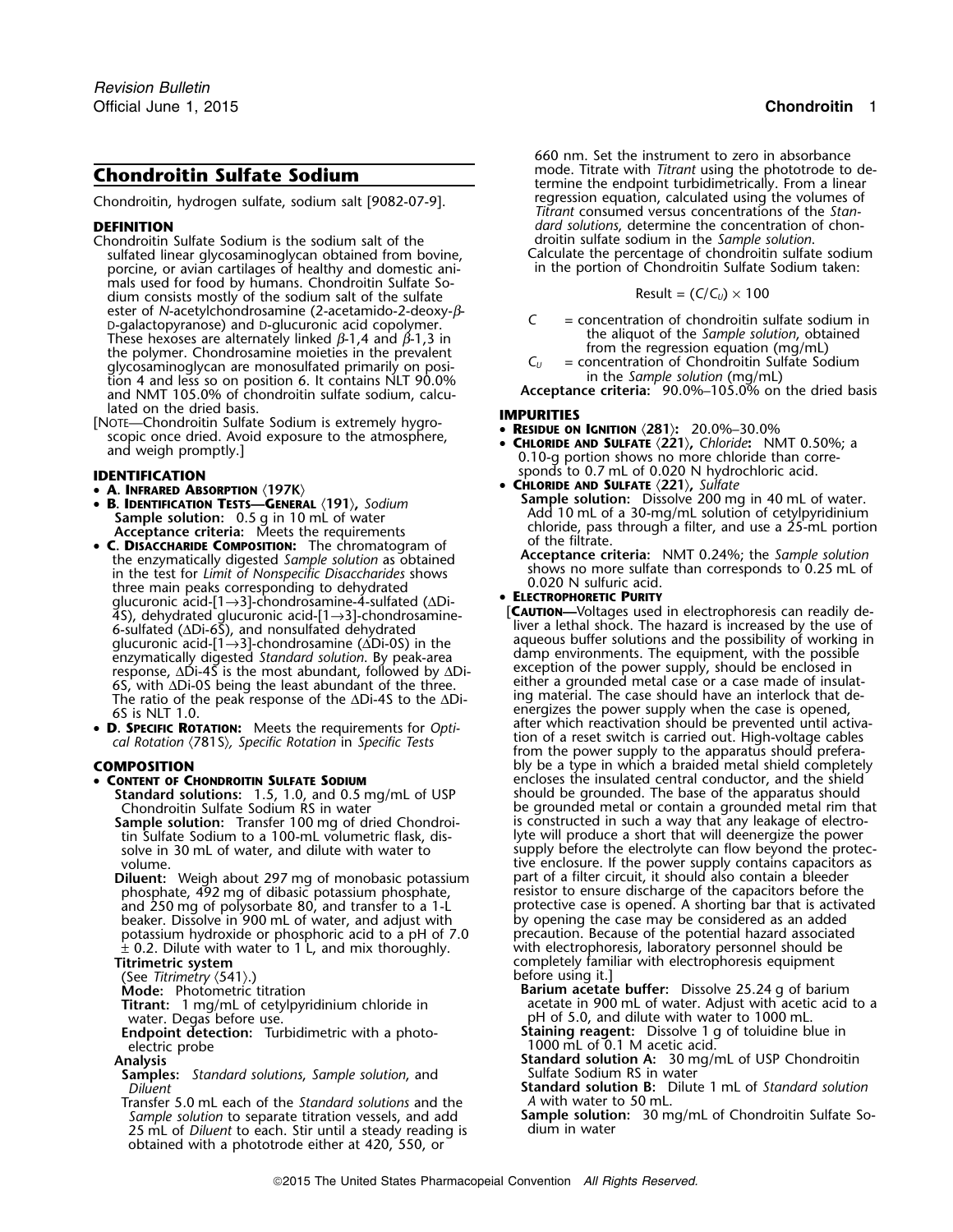Analysis: Fill the chambers of an electrophoresis apparatus suitable for separations on cellulose acetate membranes<sup>1</sup> (a small submarine gel chamber or one dedicated to membrane media) with Barium acetate buffer. Soak a cellulose acetate membrane, 5-6 cm x 12-14 cm, in Barium acetate buffer for 10 min, or until evenly wetted, then blot dry between two sheets of absorbent paper. Using an applicator<sup>2</sup> suitable for electrophoresis, apply equal volumes (0.5 µL) of Standard solution A, Standard solution B, and Sample solution to the brighter side of the membrane held in position in an appropriate applicator stand or on a separating bridge in the chamber. Ensure that both ends of the membrane are dipped at least 0.5-1.0 cm deep into the buffer chambers. Apply a constant 60 V (6 mA at<br>the start) for 2 h. [NOTE—Perform the application of<br>solutions and voltage within 5 min because further drying of the blotted paper reduces sensitivity.] Place the membrane in a plastic staining tray, and with

the application side down, float or gently immerse in<br>Staining reagent for 5 min. Then stir the solution gen-<br>tly for 1 min. Remove the membrane, and destain in 5% acetic acid until the background clears. Compare the bands. [NOTE-Document the results by taking a<br>picture within 15 min of completion of destaining.]

Acceptance criteria: The electropherogram from the Sample solution exhibits a major band that is identical in position to the band from *Standard solution A*. The band from *Standard solution B* is clearly visible at a mobility similar to the band from Standard solution A. Any secondary band in the electropherogram of the Sample solution is not more intense than the band from Standard solution B. NMT 2% of any individual impurity is found. [NOTE-Document the results by taking a picture within 15 min of completion of destaining.]

### • LIMIT OF PROTEIN

Solution A: 20 mg/mL of sodium tartrate dihydrate<br>Solution B: 10 mg/mL of cupric sulfate<br>Solution C: 20 mg/mL of anhydrous sodium carbonate

in 0.1 M sodium hydroxide

Dilute Folin-Ciocalteu reagent: Dilute Folin-Ciocalteu<br>phenol TS with water (1:5). Prepare immediately before use.

Alkaline cupric tartaric reagent: Mix 1 mL each of Solution A and Solution B, and to the mixture slowly add<br>100 mL of Solution C with stirring. Use within 24 h, and discard afterward.

Standard solution: 36 µg/mL of bovine serum albumin certified standard in water

Sample solution: Transfer a portion of Chondroitin Sulfate Sodium, equivalent to 60 mg of the dried substance, to a 100-mL volumetric flask, and dissolve in and dilute with water to volume.

**Instrumental conditions** 

(See Spectrophotometry and Light-Scattering (851).)<br>Analytical wavelength: 750 nm **Blank: Water** 

- **Analysis**
- Samples: Standard solution, Sample solution, and Blank Add 2.0 mL of freshly prepared Alkaline cupric tartaric reagent to test tubes containing 2.0 mL of the Standard solution, 2.0 mL of the Sample solution, or 2.0 mL<br>of the Blank. After 10 min, add 1.0 mL of Dilute Folin-Ciocalteu reagent to each test tube, and mix immediately and vigorously. After 30 min, measure the absorbance of the Standard solution and Sample solution against the Blank.

<sup>1</sup> Suitable cellulose acetate membranes for electrophoresis are available from Malta Chemetron SRL, Milano, Italy; Fluka Chemical Corp., Milwaukee, WI; and DiaSys Corp., Waterbury, CT (www.diasys.com).<br>
<sup>2</sup> Suitable appl

Acceptance criteria: NMT 6.0% on the dried basis; the absorbance of the Sample solution is NMT the absorbance of the Standard solution.

### **CONTAMINANTS**

- **MICROBIAL ENUMERATION TESTS**  $\langle 2021 \rangle$ **:** The total bacterial count does not exceed 10<sup>3</sup> cfu/g, and the total combined molds and yeasts count does not exceed 10<sup>2</sup> cfu/
- ABSENCE OF SPECIFIED MICROORGANISMS (2022): It meets the requirements of the tests for absence of Salmonella species and Escherichia coli.

### **Delete the following:**

• HEAVY METALS, Method II (231): NMT 20 ppm. (Official 1-Dec-2015)

### **SPECIFIC TESTS**

### **Change to read:**

### • LIMIT OF NONSPECIFIC DISSACCHARIDES

Solution A: Water adjusted with 0.1 N hydrochloric acid to a pH of 3.5 Solution B: 1 M sodium chloride adjusted with 0.1 N

hydrochloric acid to a pH of 3.5

Mobile phase: See Table 1.

| - | ------ | _ |  |
|---|--------|---|--|

| Time<br>(min) | <b>Solution A</b><br>(%) | <b>Solution B</b><br>$\mathbf{Q}_0$ |  |  |  |  |
|---------------|--------------------------|-------------------------------------|--|--|--|--|
| 0.0           | 100                      |                                     |  |  |  |  |
| 4.5           | 100                      |                                     |  |  |  |  |
| 21.0          |                          | 30                                  |  |  |  |  |
|               | 100                      |                                     |  |  |  |  |

Buffer solution: 50 mM tris(hydroxymethyl)aminomethane and 60 mM sodium acetate . (RB 1-Jun-2015), adjusted with diluted hydrochloric acid to a pH of 8.0<br>Blank: Water

Chondroitinase AC solution: *O*Use appropriate chondroitinase AC that is capable of cleaving the N-<br>acetylhexosaminide linkage in chondroitin 4-sulfate and chondroitin 6-sulfate, yielding A4-unsaturated disaccharides (ADi-0S, ADi-4S, and ADi-6S). The working concentration of the chondroitinase AC in *Buffer solution* must be sufficient for a complete digestion and meet the enzyme suitability requirement that follows. [NOTE—If Chondroitinase AC from Arthrobacter<br>auresens<sup>3</sup> is used, 0.2 Units/mL in Buffer solution is a typical working concentration; if Chondroitinase AC from Flavobacterium heparium<sup>4</sup> is used, 3 Units/mL in Buffer solution is a typical working concentration. The working enzyme concentration may be increased if a complete digestion could not be achieved. The work-<br>ing enzyme aliquots should be stored at -20° when not in use for a period of time to avoid a decrease in the enzyme activity. A working enzyme solution is<br>typically stable for 4 days when stored at  $4^{\circ}$ .]<br> $_{\bullet}$  (RB 1-Jun- $2015$ 

Enzyme suitability: Dilute the digested Standard solution and digested Blank  $_{(RB\ 1\text{-}1un-2015)}$  (see Analysis section) (1 in 10), and measure the absorbance at 230 nm in 1-cm path cells. • Make correction with the diluted Blank. (RB 1-Jun-2015)

<sup>3</sup> Chondroitinase AC from Arthrobacter auresens, Chromadex, part number<br>ASB-00003613-10.

Asp-ouvous na -na.<br>4 Chondroitinase AC from *Flavobacterium heparium,* 2200 units/mg protein,<br>Sigma-Aldrich, catalog number E2039.